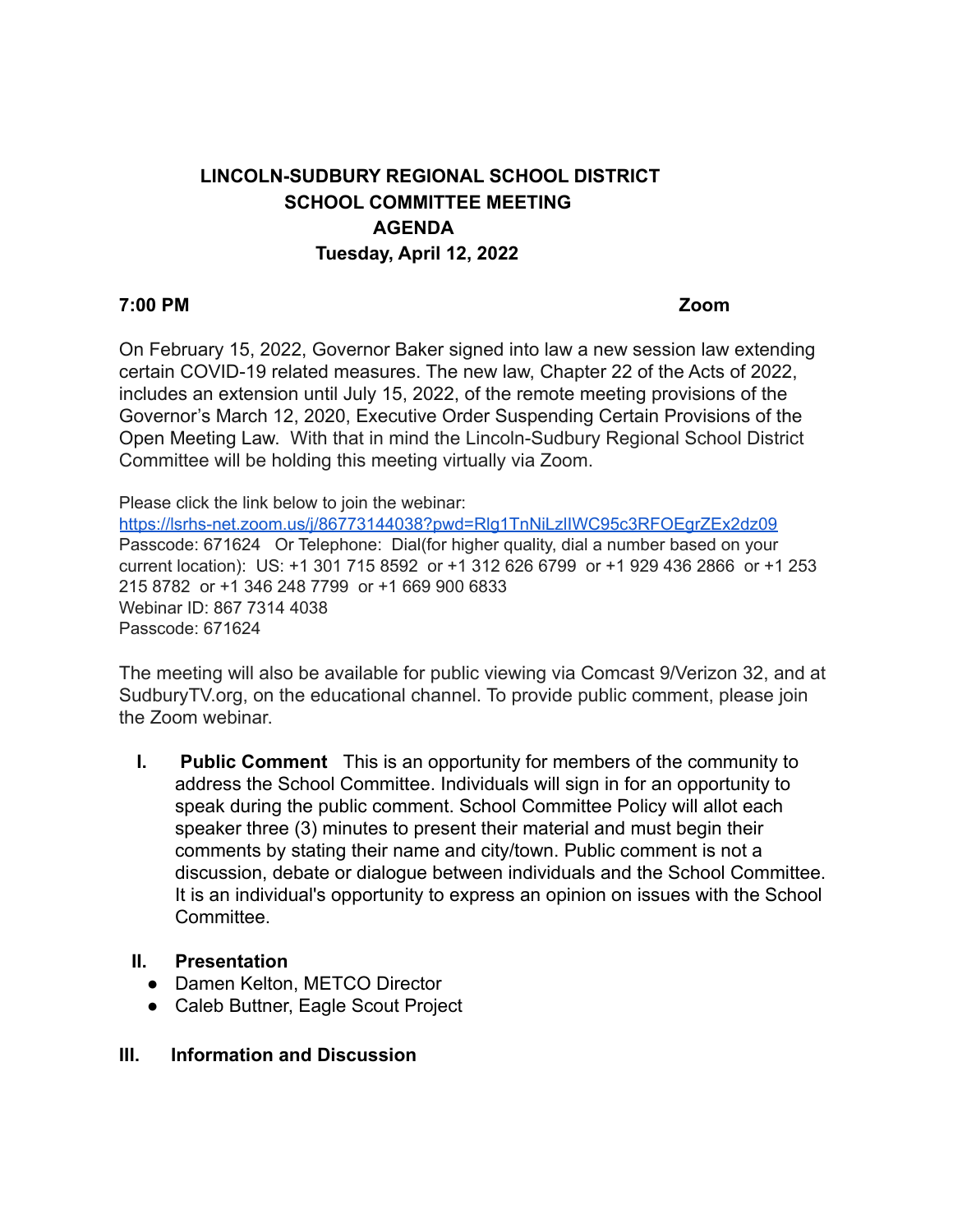# **IV. Student Representative Report**

# **V. METCO Parent Representative Report**

**VI. Teachers' Association Report**

### **VII. Chairperson and Liaison Reports**

- Transition to in-person meetings
- School Committee Day at LS (4/27)

### **VIII. Superintendent/Principal Report**

- EDCO Dissolution
	- Accept Appointment of Plan Administration
- Proposal for FY21 E & D
- Advisory Proposal for FY24
- General Updates

### **IX. Director of Finance and Operations Report**

• General updates

### **X. Action Items**

● Vouchers 1142-1146

# **XI. Approval of Minutes**

● Approval of minutes for March 29, 2022

# **XII. Future Agenda Items**

**XIII. Public Comment** This is an opportunity for members of the community to address the School Committee. Individuals will sign in for an opportunity to speak during the public comment. School Committee Policy will allot each speaker three (3) minutes to present their material and must begin their comments by stating their name and city/town. Public comment is not a discussion, debate or dialogue between individuals and the School Committee. It is an individual's opportunity to express an opinion on issues with the School Committee.

# **XIV. Adjourn to Executive Session**

- To discuss strategy with respect to litigation because to do so in an open session may have a detrimental effect on the litigating position of the School Committee.
- To review and approve executive session minutes.

#### **XV. Calendar**